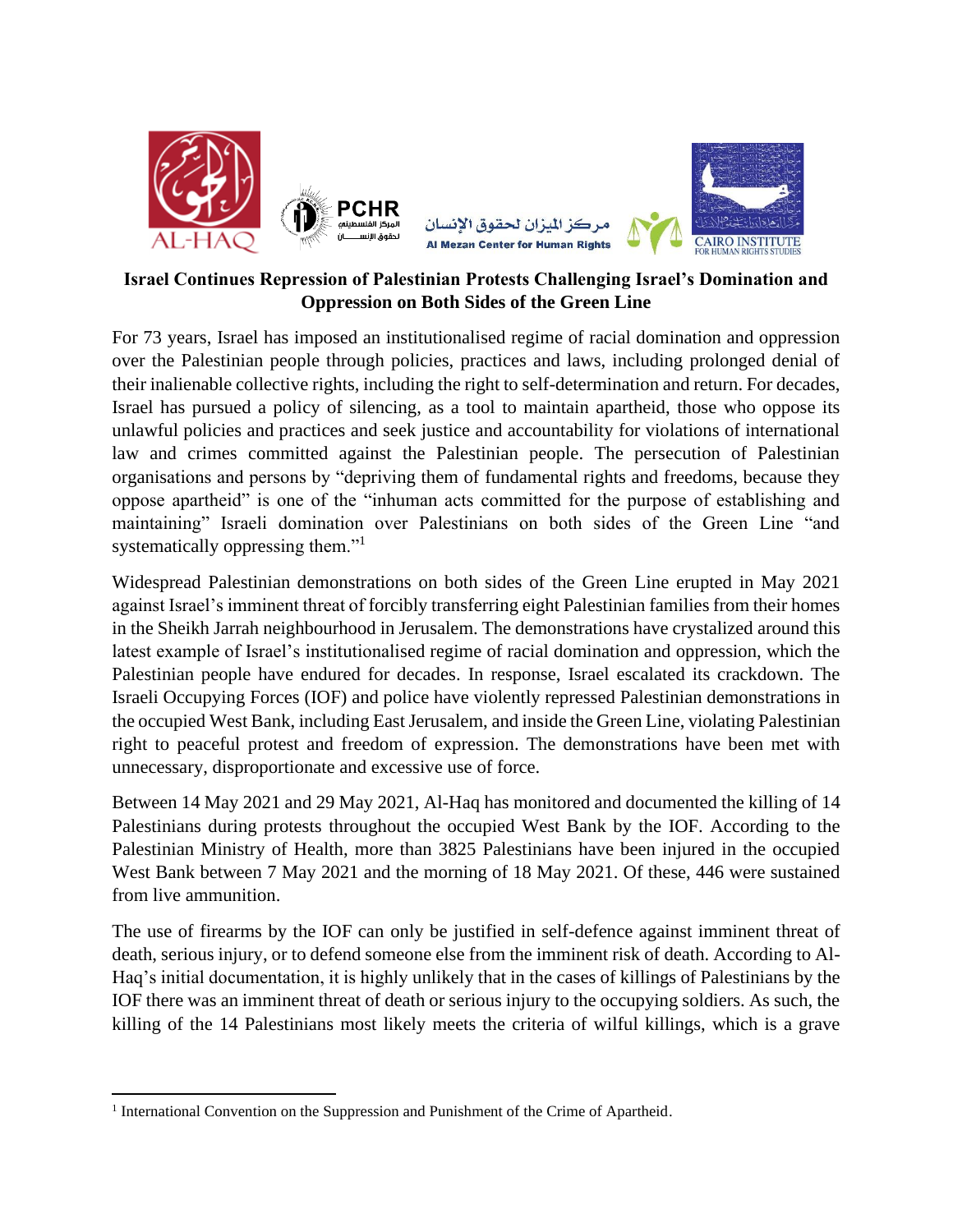breach of the Geneva Conventions and is listed as a war crime by Article 8(2)(a)(i) of the Rome Statute of the International Criminal Court.

Inside the Green Line, Palestinian protestors were subjected to police violence and human rights violations, including denial of emergency medical care. High Commissioner Bachelet highlighted "reports of excessive and discriminatory use of force by police against Palestinian citizens of Israel". Thousands of Palestinian protesters inside the Green Line were arrested. Dr Hassan Jabareen said in response to a police announcement regarding a mass arrest operation on 23 May 2021, "this is a war against Palestinian demonstrators, political activists, and minors, employing massive Israeli police forces to raid the homes of Palestinian citizens. These raids are intended to intimidate and to exact revenge on Palestinian citizens of Israel – 'to settle the score' with Palestinians, in the Israeli police's own words – for their political positions and activities."

In addition to police, far-right Jewish Israelis organised and coordinated the arrival of armed Israelis to attack Palestinians in al-Lydd, Ramle, Akka, Haifa, and Yaffa, and other areas. Moreover, the IOF has allowed Israeli settlers<sup>2</sup> coming from the West Bank entry into Israel to target Palestinian neighbourhoods and villages and provided support and protection as they attacked Palestinian residents and destroyed Palestinian property. Israeli police have not taken action to protect Palestinians, and in some cases, they cooperated and supported the mob violence. UN High Commissioner for Human Rights Michele Bachelet raised concern at "reports that Israeli police failed to intervene where Palestinian citizens of Israel were being violently attacked, and that social media is being used by ultraright-wing groups to rally people to bring weapons, knives, clubs, knuckledusters to use against Palestinian citizens of Israel."

On 10 May 2021, Mousa Hassouna, a 32-year-old Palestinian from al-Lydd was killed by an Israeli settler during a protest. The following day, Israeli settlers attacked his funeral.<sup>3</sup> Israeli police arrested four settlers suspected of killing Mousa. On 13 May 2021, all suspects were released on bail,<sup>4</sup> exemplifying, yet again, the discriminatory and biased nature of Israel's judicial system, and its complicity in maintaining its apartheid system.

Attacks on the journalists and paramedics in the occupied Palestinian territory, particularly in East Jerusalem, have significantly increased during the past month. These attacks are not unprecedented.<sup>5</sup> On 27 May 2021, for example, Israeli police detained two Palestinian journalists, Zeina Halwani and Wahbe Makiyyah, as they were covering Sheikh Jarrah neighborhood. Before detaining them, Israeli forces attacked Wahbe, resulting in his bleeding and damaging of his

<sup>3</sup> Al Jazeera, "Palestinian protests in Israel showcase 'unprecedented' unity," 16 May 2021, at: [https://www.aljazeera.com/news/2021/5/16/palestinian-protests-in-israel-showcase-unprecedented-unity.](https://www.aljazeera.com/news/2021/5/16/palestinian-protests-in-israel-showcase-unprecedented-unity)

 $2 + 972$  Magazine, "How Israeli police are colluding with settlers against Palestinian citizens," 13 May 2021, at: [https://www.972mag.com/israel-police-settlers-lyd/.](https://www.972mag.com/israel-police-settlers-lyd/)

<sup>4</sup> The Times of Israel, "4 Jewish Suspects Held Over Fatal Shooting of Arab in Lod are Released on Bail," 13 May 2021, at[: https://www.timesofisrael.com/4-jewish-suspects-held-over-fatal-shooting-of-arab-in-lod-are-released-on](https://www.timesofisrael.com/4-jewish-suspects-held-over-fatal-shooting-of-arab-in-lod-are-released-on-bail/)[bail/.](https://www.timesofisrael.com/4-jewish-suspects-held-over-fatal-shooting-of-arab-in-lod-are-released-on-bail/)

 $\frac{1}{5}$  See Al-Haq, "Israel's Attacks on Press Freedom Violate Right to Freedom of Expression", 30 October 2017, at: [https://www.alhaq.org/monitoring-documentation/6310.html;](https://www.alhaq.org/monitoring-documentation/6310.html) Al-Haq, "Special Focus: Attacks against Health Facilities and Medical Staff by the IOF", 09 November 2015, at: [https://www.alhaq.org/monitoring](https://www.alhaq.org/monitoring-documentation/6470.html)[documentation/6470.html.](https://www.alhaq.org/monitoring-documentation/6470.html)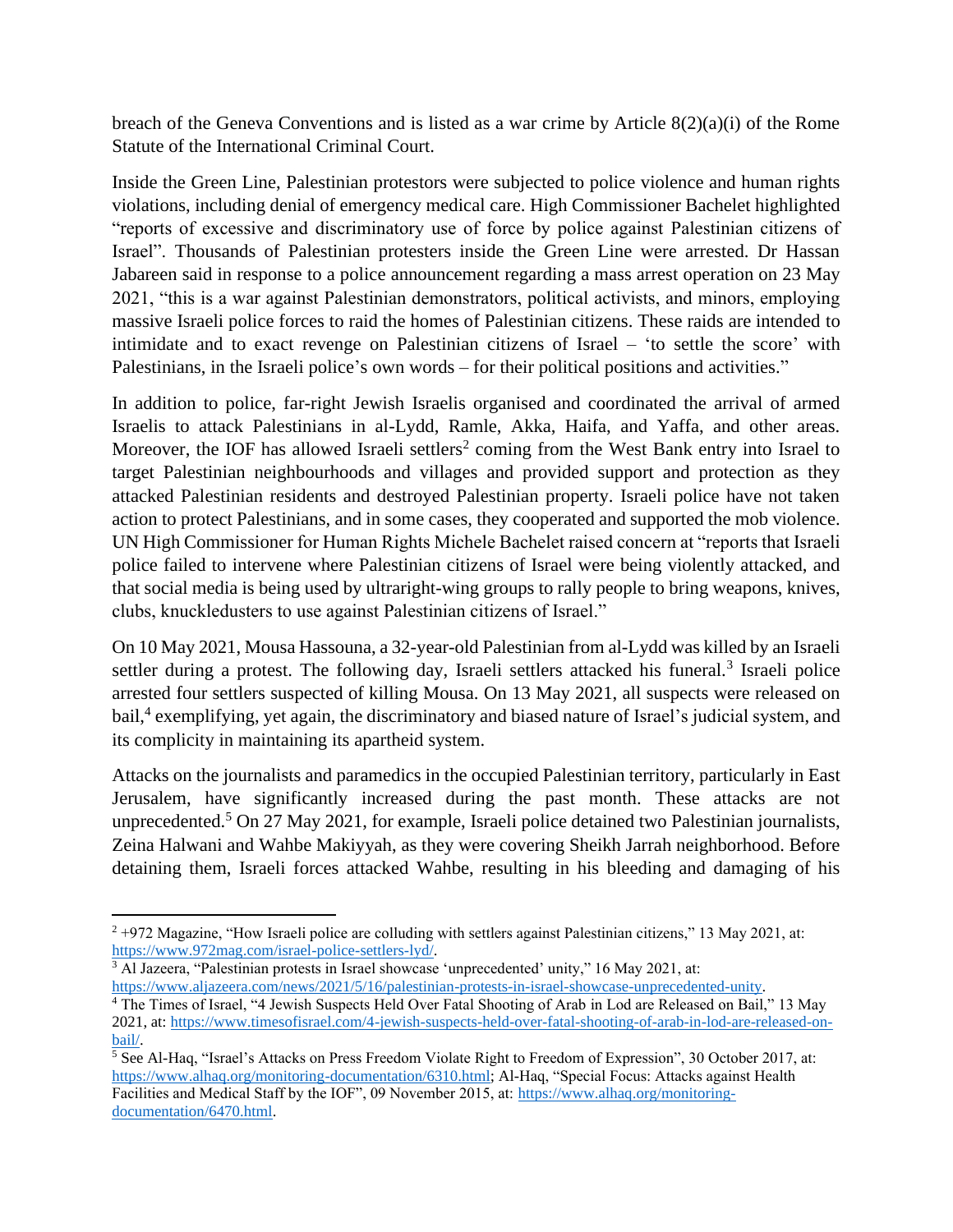camera. On 23 April 2021, Israeli police attacked the same two journalists with sound bombs, severely beat them, and destroyed their equipment while covering Sheikh Jarrah neighbourhood.<sup>6</sup>

In the context of attacks against Palestinians, the IOF denied ambulances and paramedics from reaching injured civilians in several cases documented by Al-Haq, preventing them from treating injuries. This occurred in several instances in Jerusalem in April/May 2021.<sup>7</sup> In addition to access denial, excessive use of force against paramedics has been documented and monitored by Al-Haq. On 10 May 2021, a Palestinian paramedic was directly shot by the IOF with a rubber-coated metal bullet while carrying out his duties in the Old City of Jerusalem.

Attacks against paramedics were not limited to the use of less-lethal weapons. In May 2021, during confrontations between IOF and Palestinian youth around Al-Jalame checkpoint in northern Jenin, the IOF fired live ammunition at an ambulance while carrying an injured person, hitting it with at least seven bullets. No injuries of paramedics were reported in the incident.

The continuous killing of Palestinians, including Palestinian protesters on both sides of the Green Line, is a direct result stemming from the climate of impunity granted by the Israeli occupying authorities and its judicial system, which prevent and undermine accountability and redress for Palestinians.

Accordingly, we call on Member States of the Human Rights Council to:

- i. Publicly condemn the killing and targeting of Palestinian protesters by the IOF, which amounts to a war crime under the Rome Statute and contributes to the commission of the crime against humanity of apartheid over all Palestinians, giving rise to individual criminal responsibility at the International Criminal Court;
- ii. Recognise Israel's systematic shoot-to-kill policy contributes to the maintenance of Israel's apartheid system of systematic racial oppression and domination over the Palestinian people as a whole, embedded in a system of impunity, which prevents Palestinians from effectively challenging Israel's apartheid policies and practices;
- iii. Call on the Israeli authorities to immediately bring their rules of engagement for the use of live fire in line with international human rights law, as recommended by the UN Commission of Inquiry on the 2018 protests in the occupied Palestinian territory and adopted by Member States of the Human Rights Council in accountability resolution 40/13 of 22 March 2019;
- iv. Uphold their responsibility as third States to refrain from recognising as legitimate the illegal situation established and maintained in the oPt by Israel, the Occupying Power, to refrain from rendering aid or assistance towards its maintenance, and to cooperate to bring

<sup>6</sup> Al-Haq Affidavit 147A/2021, given by Zeina Mazin Hamed Halawani, 23, a resident of Wadi al-Joz in Jerusalem Governorate, on 27 April 2021, and Al-Haq Affidavit 148A/2021, given by Wahbe Kamil Taher Makiyeh, 36, a resident of Jabal al-Zaytoun in Jerusalem Governorate, on 27 April 2021.

<sup>&</sup>lt;sup>7</sup> Al-Haq, "Action Alert: International Community Must Take Immediate and Concrete Measures to Halt Israel's Aggression against Palestinian Jerusalemites," 10 May 2021, at: [https://www.alhaq.org/advocacy/18289.html.](https://www.alhaq.org/advocacy/18289.html)